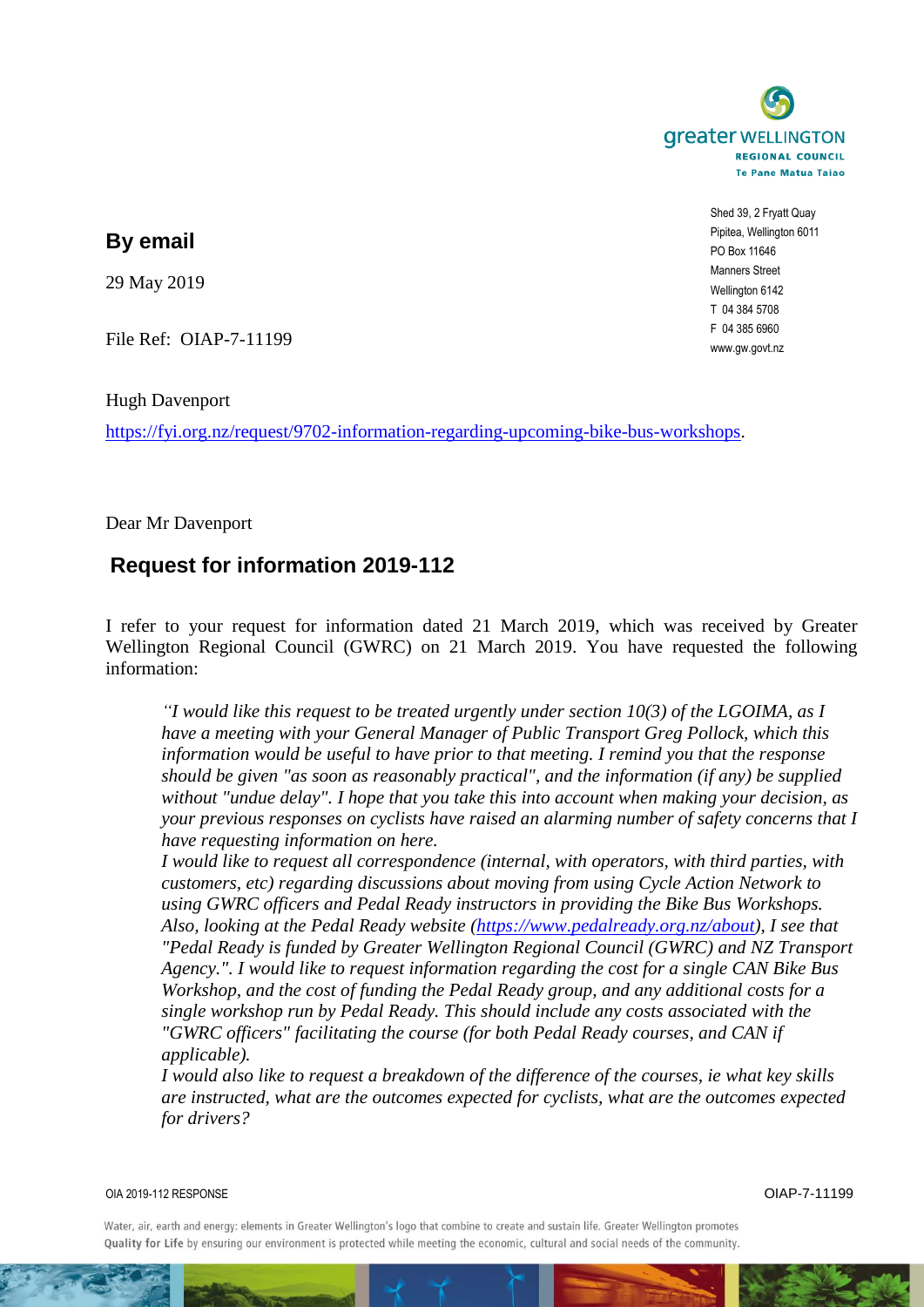

*I would like to request any qualifications that the "GWRC Officers" have in regards to cycle safety and facilitation of workshops. I would like to request the same for the Pedal Ready instructors if possible (should be, given the statement from their website "Matt Shipman, from the Sustainable Transport team at GWRC, is the co-ordinator for the regional programme and he is supported by a network of qualified instructors.", so Matt Shipman should hold all that information as part of his role at GWRC). Also, as it seems you have not even fully planned 1 workshop for the entire of 2019, and the only one partially planned is in the second half of the year. I would like to request whether you believe you are on target for running 4 workshops a year with the new provider. I would like to request whether you are targeting all operators to attend these workshops, or just one.*

*If you are on target for running 4 workshops, then I would like to request rough timelines on when they might be held, and who is likely to attend (ie, which operator, how many drivers, how many cyclists). I would have hoped that this response be part of my earlier request. As it wasn't, I'm assuming that you are currently only planning 2 workshops for the year 2019 (one partially planned but no dates, one an idea but nothing more planned).*

*Also, given that in the year 2018, there were 258 instances of complaints involving cyclists [\(https://fyi.org.nz/request/9638-information-regarding-the-number-of-bus-complaints](https://fyi.org.nz/request/9638-information-regarding-the-number-of-bus-complaints-involving-cyclists-in-wellington)[involving-cyclists-in-wellington\)](https://fyi.org.nz/request/9638-information-regarding-the-number-of-bus-complaints-involving-cyclists-in-wellington), of which 22 were marked as serious [\(https://fyi.org.nz/request/9892-information-regarding-serious-cases-involving-cyclists,](https://fyi.org.nz/request/9892-information-regarding-serious-cases-involving-cyclists) 1 was excluded as it involved a child, and not an injury), I would like any correspondence (internal, operators, third party, customers, etc) relating to the decision to only aim for 12 drivers per workshop (currently tracking for 12 drivers for the year 2019, but \*maybe\* up to 48). If the decision is due to size restrictions on the course, then I would like any correspondence (internal, operators, third party, customers, etc) relating to the decision to only aim for 4 workshops a year (making a max of 48 drivers), rather than a higher number to attempt to train the majority of the 258 drivers who have had incidents with cyclists last year.*

*I would also like to request any correspondence (internal, operators, third party, customers, etc) and policies that Metlink have regarding whether drivers involved in a complaint (serious or not) should attend one of these workshops.*

*I would also like any correspondence (internal, operators, third party, customers, etc) and polices that Metlink have regarding how drivers are picked to go on these workshops."*

Additionally on 12 April 2019 you asked the following:

*"I would like to add that Auckland Transport manage to provide this training as basic onboarding, so 100% of the drivers have this training, whereas I believe this significantly closer to 0% for Metlink. What is Metlink doing to improve the percentage of bus drivers provided the cycle awareness training, given the track record shows the very minimal get trained."*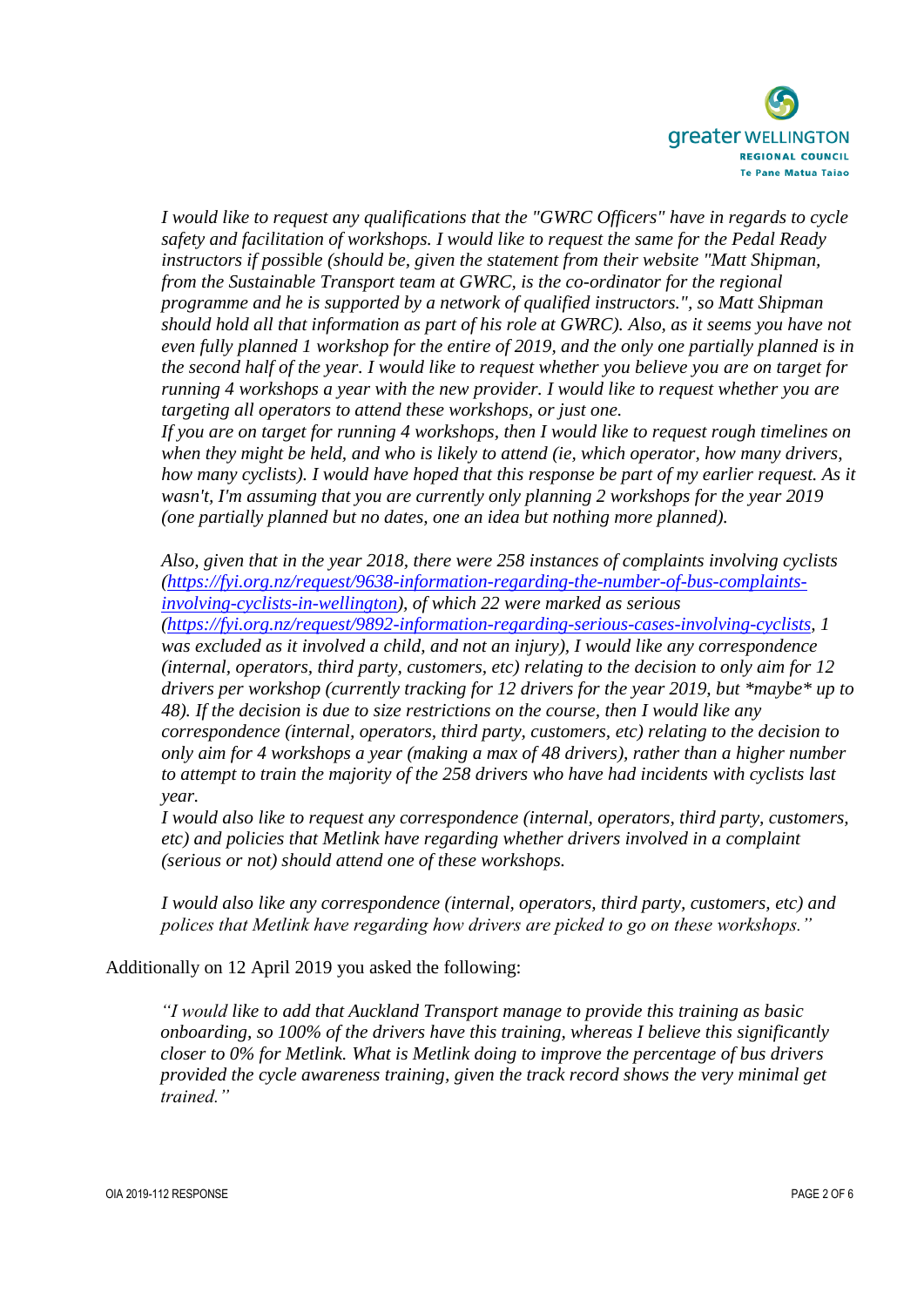

## **GWRC's response follows:**

The following information is being released to you under the Local Government Official Information and Meetings Act 1987 (the Act). To assist with following the information we have treated this as questions 1-8.

We have not provided documentation on the decision to use Pedal Ready rather than Cycle Action Network (CAN) for the bus bike workshops. Pedal Ready have been running bus bike workshops for more than 3 years. We would be happy to discuss this decision with you in person.

- *1. I would like to request all correspondence (internal, with operators, with third parties, with customers, etc) regarding discussions about moving from using Cycle Action Network to using GWRC officers and Pedal Ready instructors in providing the Bike Bus Workshops. Also, looking at the Pedal Ready website [\(https://www.pedalready.org.nz/about\)](https://www.pedalready.org.nz/about), I see that "Pedal Ready is funded by Greater Wellington Regional Council (GWRC) and NZ Transport Agency.". I would like to request information regarding the cost for a single CAN Bike Bus Workshop, and the cost of funding the Pedal Ready group, and any additional costs for a single workshop run by Pedal Ready. This should include any costs associated with the "GWRC officers" facilitating the course (for both Pedal Ready courses, and CAN if applicable).*
	- GWRC does not hold costs for a single CAN Bike Bus workshop. Please contact CAN for this information;
	- Cost of funding the Pedal Ready group for the on road component of training is 2 instructors for 4 hours at  $$35/hr = $280$ : and
	- Costs for GWRC officers facilitating the course is 4 hours facilitation, 1 hour set up/pack down, and some time organising.
- *2. I would also like to request a breakdown of the difference of the courses, ie what key skills are instructed, what are the outcomes expected for cyclists, what are the outcomes expected for drivers?*
	- Key Skills instructed in the current course configuration (please talk to CAN about their key skills):

| <b>Cyclists</b>                       | <b>Drivers</b>                           |
|---------------------------------------|------------------------------------------|
| Key Skills:                           | Key Skills:                              |
| • Blindzones. Bus drivers given the   | $\bullet$ Basic cycle skills – starting, |
| opportunity to explain to cyclists    | stopping, getting on and off a bike,     |
| what they can and can't see, and      | looking, signaling, emergency            |
| where the best place to ride is to be | braking. Building on skills an           |
| seen.                                 | confidence to the point where            |
| • Cyclists ride with the instructors  | drivers can be taken on a guided         |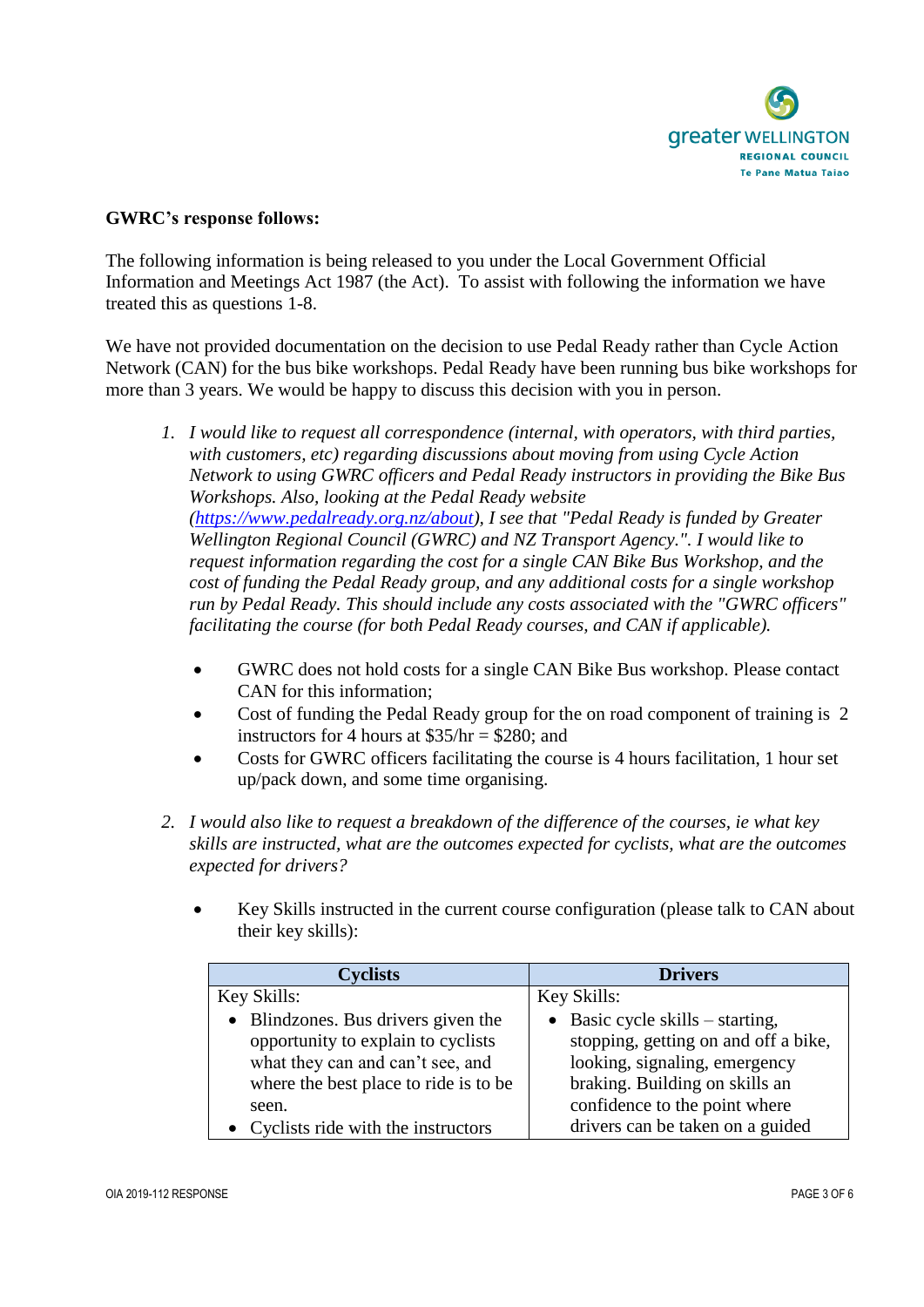

| vclists                                | <b>Drivers</b>                                                                                           |
|----------------------------------------|----------------------------------------------------------------------------------------------------------|
| and drivers.                           | ride.<br>• Drivers ride on public roads and get<br>to experience the roads from a<br>cyclist perspective |
| <b>Outcomes</b>                        | Outcomes:                                                                                                |
| • Understanding of issues that drivers | Understanding of issues that                                                                             |
| deal with.                             | cyclists deal with                                                                                       |
| • Increased empathy for bus drivers    | Increased empathy for cyclists and<br>$\bullet$                                                          |
| and what they deal with on public      | what they deal with on public roads                                                                      |
| roads.                                 |                                                                                                          |

The key difference in the two approaches is that the GWRC model with Pedal Ready has cyclists and drivers in the same room, speaking with each other in a facilitated manner. The CAN model has drivers and cyclists trained separately.

*3. I would like to request any qualifications that the "GWRC Officers" have in regards to cycle safety and facilitation of workshops. I would like to request the same for the Pedal Ready instructors if possible (should be, given the statement from their website "Matt Shipman, from the Sustainable Transport team at GWRC, is the co-ordinator for the regional programme and he is supported by a network of qualified instructors.", so Matt Shipman should hold all that information as part of his role at GWRC).*

GWRC Officers:

- Matt Shipman Level 3, Cycle Skills. Trained to deliver CAN blindzone workshops;
- Tessa Coppard Level 3, Cycle Skills. Cycle Skills Assessor. Trained to deliver CAN blindzone workshops.

We use experienced lead instructors for the bus bike workshops.

Pedal Ready Instructors:

- Lead instructors qualified Level 3 Cycle Skill;
- Assistant instructors have completed 3 days of Pedal Ready Training, and are generally working towards becoming lead instructors.
- *4. Also, as it seems you have not even fully planned 1 workshop for the entire of 2019, and the only one partially planned is in the second half of the year. I would like to request whether you believe you are on target for running 4 workshops a year with the new*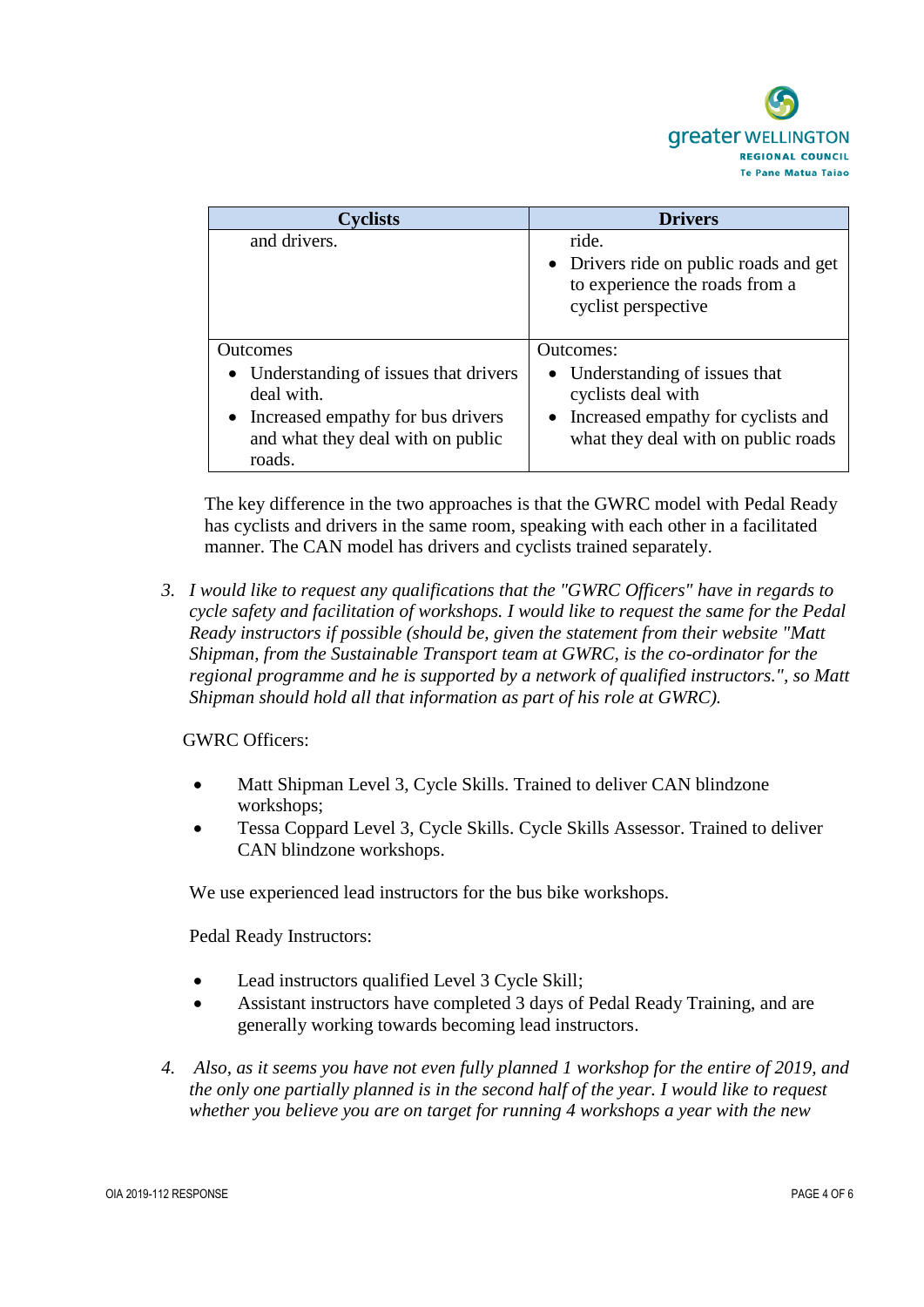

*provider. I would like to request whether you are targeting all operators to attend these workshops, or just one.*

- We are targeting all bus operators in the region including NZ Bus, TranzUrban, and Mana Bus.
- *5. If you are on target for running 4 workshops, then I would like to request rough timelines on when they might be held, and who is likely to attend (ie, which operator, how many drivers, how many cyclists). I would have hoped that this response be part of my earlier request. As it wasn't, I'm assuming that you are currently only planning 2 workshops for the year 2019 (one partially planned but no dates, one an idea but nothing more planned).*

For the 2019 calendar year

- One workshop was held on 16th January 2019 in Kilbirnie (Tranzurban) with Julian Hulls (Auckland based) as part of the CAN Share the Road training;
- A second workshop occurred on 17th January 2019 in Upper Hutt (TranzUrban) with Julian Hulls (Auckland based) as part of the CAN Share the Road training;
- A third workshop was delivered on 23 January 2019 (Tranzurban);
- One workshop on the 24th January was cancelled by the bus company with 48 hours' notice (TranzUrban); and
- We offered three July dates to NZ Bus in March 2019. We are awaiting confirmation from them.
- *6. Also, given that in the year 2018, there were 258 instances of complaints involving cyclists [\(https://fyi.org.nz/request/9638-information-regarding-the-number-of-bus](https://fyi.org.nz/request/9638-information-regarding-the-number-of-bus-complaints-involving-cyclists-in-wellington)[complaints-involving-cyclists-in-wellington\)](https://fyi.org.nz/request/9638-information-regarding-the-number-of-bus-complaints-involving-cyclists-in-wellington), of which 22 were marked as serious [\(https://fyi.org.nz/request/9892-information-regarding-serious-cases-involving-cyclists,](https://fyi.org.nz/request/9892-information-regarding-serious-cases-involving-cyclists) 1 was excluded as it involved a child, and not an injury), I would like any correspondence (internal, operators, third party, customers, etc) relating to the decision to only aim for 12 drivers per workshop (currently tracking for 12 drivers for the year 2019, but \*maybe\* up to 48). If the decision is due to size restrictions on the course, then I would like any correspondence (internal, operators, third party, customers, etc) relating to the decision to only aim for 4 workshops a year (making a max of 48 drivers), rather than a higher number to attempt to train the majority of the 258 drivers who have had incidents with cyclists last year.*
	- 12 drivers is the maximum that we can take on road with 2 instructors. However, by adding more instructors we can take up to 20 drivers;
	- At this stage the major restriction on workshops numbers and size is the availability of drivers to attend the training.